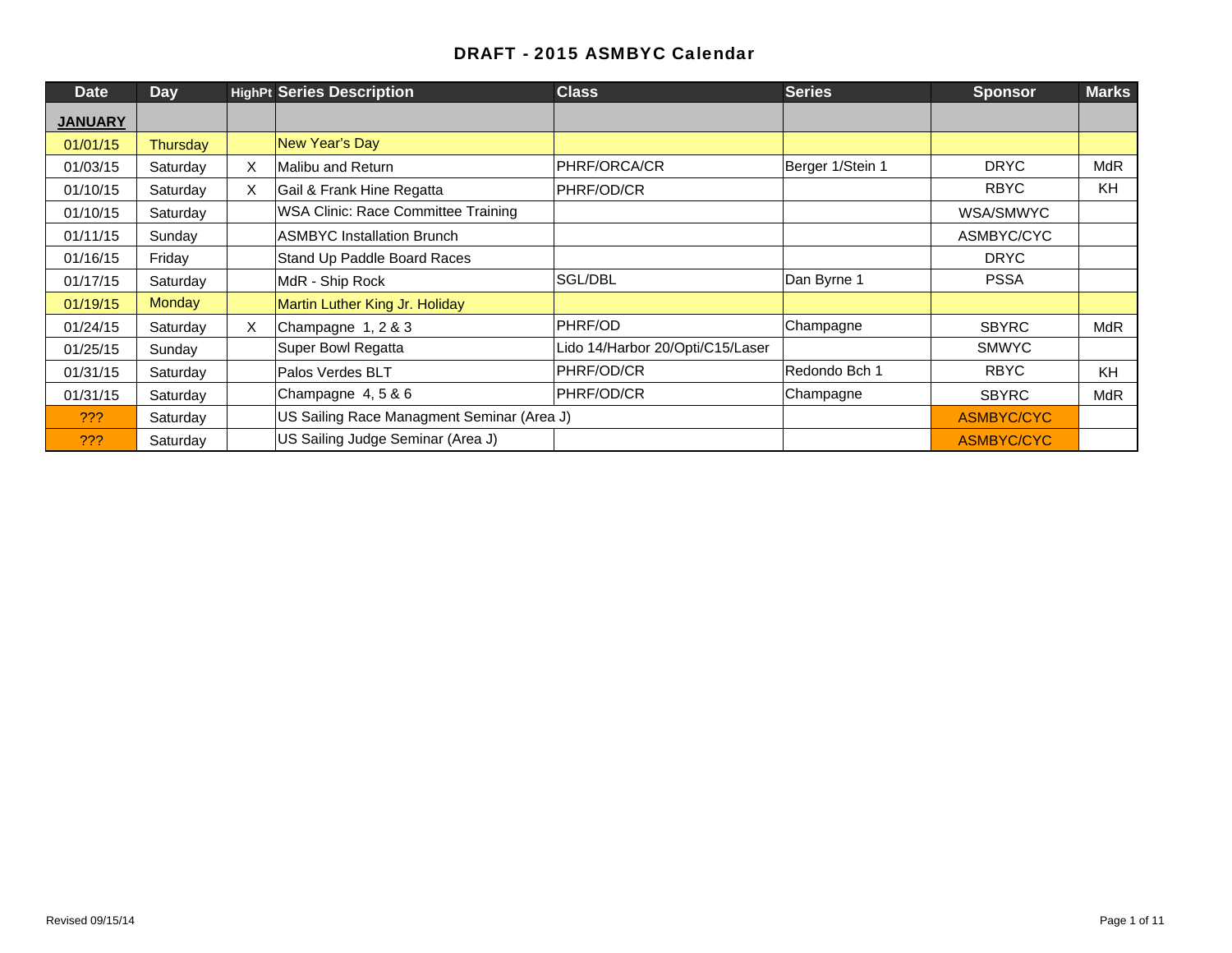| <b>Date</b>     | <b>Day</b>    |          | <b>HighPt Series Description</b>       | <b>Class</b> | <b>Series</b>           | <b>Sponsor</b>  | <b>Marks</b> |
|-----------------|---------------|----------|----------------------------------------|--------------|-------------------------|-----------------|--------------|
| <b>FEBRUARY</b> |               |          |                                        |              |                         |                 |              |
| 02/01/15        | Sunday        |          | Super Bowl Sunday                      |              |                         |                 |              |
| 02/02/15        | Monday        |          | <b>ASMBYC Meeting</b>                  |              |                         | ASMBYC/SCCYC    |              |
| 02/04/14        | Wednesday     |          | <b>Protest Seminar</b>                 |              |                         | <b>CYC</b>      |              |
| 02/06/15        | Friday        |          | <b>Bishop Rock</b>                     | SGL/DBL      | Dan Byrne 2             | <b>PSSA</b>     |              |
| 02/07/15        | Saturday      | $\times$ | Spin 1: Stoney Special                 | <b>PHRF</b>  | <b>Spinnaker Series</b> | <b>KHYC</b>     | KH           |
| 02/07/15        | Saturday      |          | <b>SCYA Women's Sailing Convention</b> |              |                         | <b>SCYA</b>     |              |
| 02/08/15        | Sunday        |          | <b>North U Race Clinic</b>             |              |                         | <b>WSA/DRYC</b> |              |
| 02/14/15        | Saturday      |          | John Walti Memorial                    | PHRF/OD/CR   | Redondo Bch 2           | <b>RBYC</b>     | KH           |
| 02/16/15        | <b>Monday</b> |          | <b>Presidents' Day</b>                 |              |                         |                 |              |
| 02/20/15        | Friday        |          | Stand Up Paddle Board Races            |              |                         | <b>DRYC</b>     |              |
| 02/21/15        | Saturday      |          | <b>SCYA Midwinter</b>                  | OD           | Day 1 of 2              | <b>CYC</b>      |              |
|                 |               |          |                                        | Opti         | Day 1 of 2              | <b>DRYC</b>     |              |
|                 |               |          |                                        | <b>PHRF</b>  | Day 1 of 2              | <b>KHYC</b>     |              |
| 02/22/15        | Sunday        |          | <b>SCYA Midwinter</b>                  | <b>OD</b>    | Day 2 of 2              | <b>CYC</b>      |              |
|                 |               |          |                                        | Opti         | Day 2 of 2              | <b>DRYC</b>     |              |
|                 |               |          |                                        | <b>PHRF</b>  | Day 2 of 2              | <b>KHYC</b>     |              |
|                 |               |          |                                        | Cruiser      | Day 1 of 1              | <b>SMWYC</b>    |              |
|                 |               |          |                                        | CB/C18       | Day 2 of 2              | <b>WYC</b>      |              |
| 02/28/15        | Saturday      |          | Santa Monica Bay Race                  | PHRF/ORCA/CR | Berger 2/Stein 2        | <b>DRYC</b>     | <b>MdR</b>   |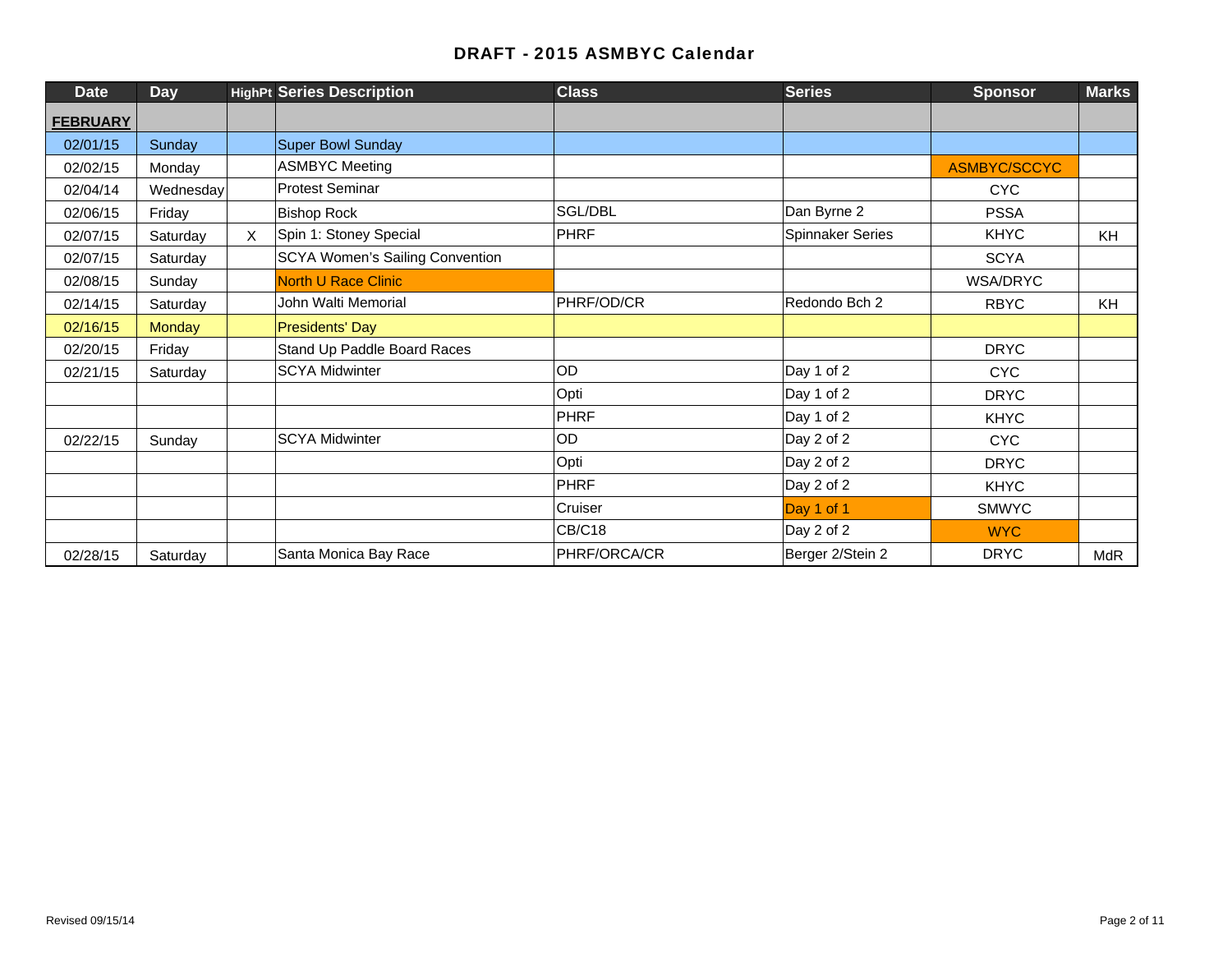| <b>Date</b>  | Day      |          | <b>HighPt Series Description</b>    | <b>Class</b>     | <b>Series</b>           | <b>Sponsor</b>      | <b>Marks</b> |
|--------------|----------|----------|-------------------------------------|------------------|-------------------------|---------------------|--------------|
| <b>MARCH</b> |          |          |                                     |                  |                         |                     |              |
| 03/01/15     | Sunday   | X        | Dr. Baker Regatta                   | PHRF/OD/CR       |                         | <b>MVYC</b>         | <b>MdR</b>   |
| 03/02/15     | Monday   |          | <b>AMSBYC Meeting</b>               |                  |                         | <b>ASMBYC/SMWYC</b> |              |
| 03/05/15     | Thursday |          | NOSA Ensenada Race Seminar          |                  |                         | <b>DRYC</b>         |              |
| 03/06/15     | Friday   |          | Begg Rock                           | SGL/DBL          | Dan Byrne 3             | <b>PSSA</b>         |              |
| 03/07/15     | Saturday |          | Opening Day                         |                  |                         | SMWYC/CYC/MVYC      |              |
| 03/08/15     | Sunday   |          | <b>Daylight Savings Time Begins</b> |                  |                         |                     |              |
| 03/08/15     | Sunday   |          | Opening Day                         |                  |                         | SCCYC/PMYC/DRYC     |              |
| 03/14/15     | Saturday |          | Opening Day                         |                  |                         | <b>WYC</b>          |              |
| 03/14/15     | Saturday |          | Opti Spring Series #1               | Opti             | Day 1 of 2              | <b>CYC</b>          |              |
| 03/15/15     | Sunday   |          | Opti Spring Series #1               | Opti             | Day 2 of 2              | <b>CYC</b>          |              |
| 03/15/15     | Sunday   |          | Intro to Sailboat Racing            | All              |                         | SBYRC/DRYC          |              |
| 03/20/15     | Friday   |          | Stand Up Paddle Board Races         |                  |                         | <b>DRYC</b>         |              |
| 03/21/15     | Saturday |          | Lido Fleet 2 Invitational           | Dinghy           |                         | <b>SCCYC</b>        |              |
| 03/21/15     | Saturday | $\times$ | Spin 2: Transharbor                 | <b>PHRF</b>      | <b>Spinnaker Series</b> | <b>KHYC</b>         | KH           |
| 03/22/15     | Sunday   |          | <b>First Ladies Regatta</b>         | US Sabots/CB/C18 |                         | <b>WYC</b>          |              |
| 03/24/15     | Tuesday  |          | <b>Spring Series Begins</b>         | PHRF/OD/CR       | Thru 6/26               | <b>RBYC</b>         | KH           |
| 03/27/15     | Friday   |          | <b>Laser Midwinters West</b>        | Laser            | Day 1 of 3              | <b>CYC</b>          |              |
| 03/28/15     | Saturday | $\times$ | Storrs 1, 2 & 3                     | PHRF/OD          | Les Storrs              | <b>SCCYC</b>        | <b>MdR</b>   |
| 03/28/15     | Saturday |          | King Harbor Race Week               | OD/PHRF          |                         | <b>KHYC</b>         | KH           |
| 03/28/15     | Saturday |          | <b>Laser Midwinter Winters</b>      | Laser            | Day 2 of 3              | <b>CYC</b>          |              |
| 03/29/15     | Sunday   |          | <b>Palm Sunday</b>                  |                  |                         |                     |              |
| 03/29/15     | Sunday   |          | <b>Starting Seminar</b>             |                  |                         | SMWYC/WSA           |              |
| 03/29/15     | Sunday   |          | King Harbor Race Week               | OD/PHRF          |                         | <b>KHYC</b>         | <b>KH</b>    |
| 03/29/15     | Sunday   |          | <b>Laser Midwinter Winters</b>      | Laser            | Day 3 of 3              | <b>CYC</b>          |              |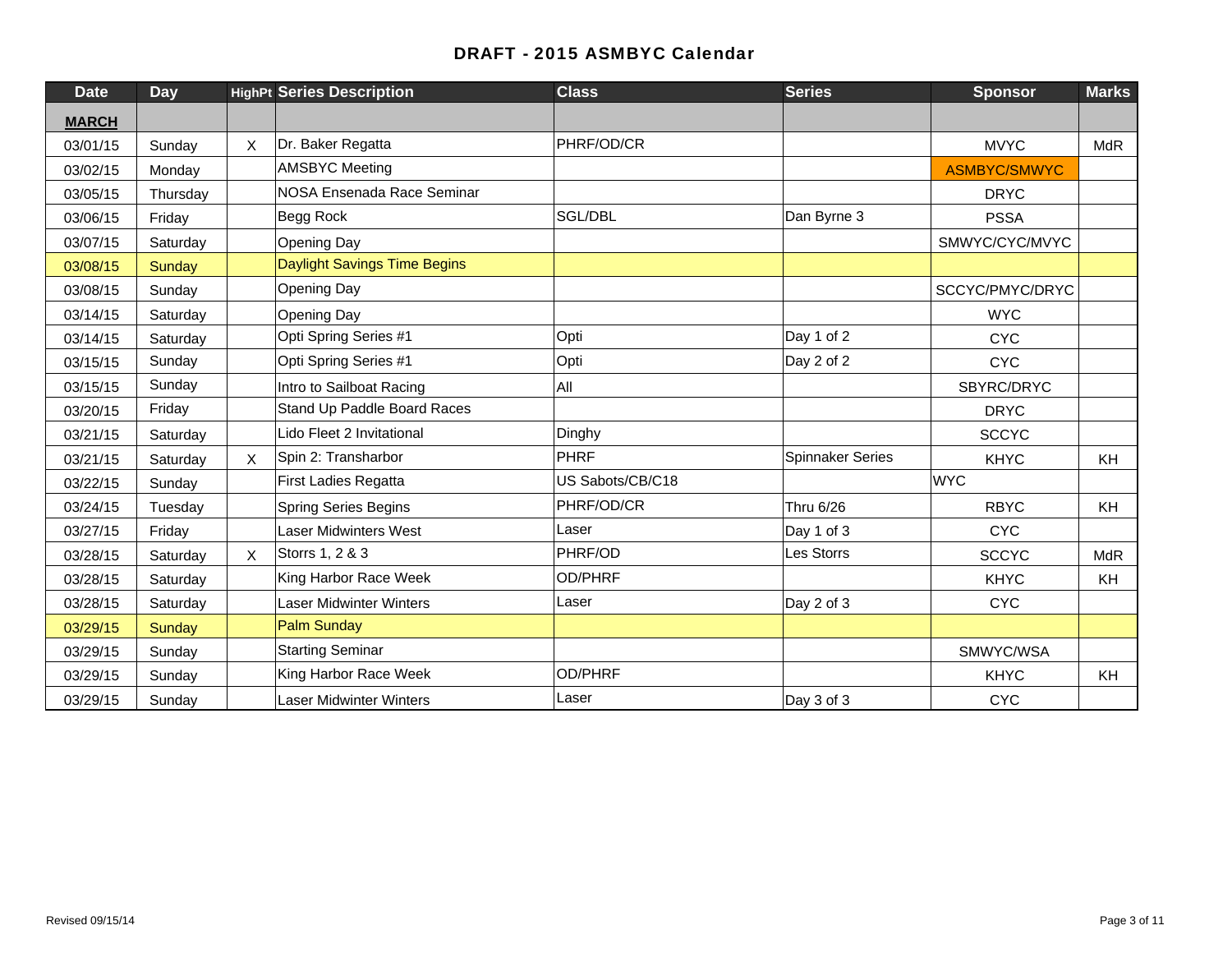| <b>Date</b>  | <b>Day</b> |              | <b>HighPt Series Description</b>   | <b>Class</b>     | <b>Series</b>     | <b>Sponsor</b>  | <b>Marks</b> |
|--------------|------------|--------------|------------------------------------|------------------|-------------------|-----------------|--------------|
| <b>APRIL</b> |            |              |                                    |                  |                   |                 |              |
| 04/02/15     | Thursday   |              | <b>Twilight Series</b>             | PHRF/OD          | Begins thru 9/11  | <b>KHYC</b>     | KH           |
| 04/03/15     | Friday     |              | <b>Good Friday</b>                 |                  |                   |                 |              |
| 04/04/15     | Saturday   |              | <b>Passover Begins</b>             |                  |                   |                 |              |
| 04/04/15     | Saturday   | $\mathsf{X}$ | Lighthouse Race                    | PHRF/OD /CR      | Redondo Bch 3     | <b>RBYC</b>     | KH           |
| 04/05/15     | Sunday     |              | Easter                             |                  |                   |                 |              |
| 04/08/15     | Wednesday  |              | <b>Sunset Series Seminar</b>       |                  |                   | <b>CYC</b>      |              |
| 04/10/15     | Friday     |              | Marina Fest - MdR 50th Anniversary | ???              | Day 1 of 3        |                 |              |
| 04/11/15     | Saturday   |              | <b>Passover Ends</b>               |                  |                   |                 |              |
| 04/11/15     | Saturday   |              | Marina Fest - MdR 50th Anniversary | ???              | Day 2 of 3        |                 |              |
| 04/11/15     | Saturday   |              | <b>Border Run</b>                  |                  | Day 1 of 2        | SSYC/DPYC/SYC   |              |
| 04/11/15     | Saturday   |              | Catalina to Port Race              | PHRF/CR /SGL/DBL | Dan Byrne 4       | PMYC/PSSA       |              |
| 04/11/15     | Saturday   | $\times$     | Malibu Zig Zag                     | PHRF/CR          |                   | <b>CYC</b>      | <b>MdR</b>   |
| 04/12/15     | Sunday     |              | Marina Fest - MdR 50th Anniversary | ???              | Day 3 of 3        |                 |              |
| 04/12/15     | Sunday     |              | <b>Border Run</b>                  |                  | Day 2 of 2        | SSYC/DPYC/SYC   |              |
| 04/12/15     | Sunday     |              | Commodore's Cup                    | CB/C18           |                   | <b>WYC</b>      |              |
| 04/12/15     | Sunday     |              | Opening Day                        |                  |                   | RBYC/KHYC/PRYC  |              |
| 04/15/15     | Wednesday  |              | <b>Sunset Series</b>               | PHRF/OD/CR       | Begins thru 9/9   | <b>CYC</b>      | <b>MdR</b>   |
| 04/17/15     | Friday     |              | Stand Up Paddle Board Races        |                  |                   | <b>DRYC</b>     |              |
| 04/18/15     | Saturday   |              | She Devil                          | PHRF             | Woman at the Helm | <b>KHYC</b>     | KH           |
| 04/18/15     | Saturday   |              | Race To A Race                     | PHRF/CR          |                   | <b>DRYC/???</b> |              |
| 04/18/15     | Saturday   |              | <b>Big Boat Invitational</b>       |                  | Day 1 of 2        | <b>CYC</b>      | <b>MdR</b>   |
| 04/19/15     | Sunday     |              | <b>Big Boat Invitational</b>       |                  | Day 2 of 2        | <b>CYC</b>      | <b>MdR</b>   |
| 04/24/15     | Friday     |              | Newport to Ensenada Race           | Keel/MH          |                   | <b>NOSA</b>     |              |
| 04/25/14     | Saturday   |              | Ken Hoover Memorial Regatta        | Opti             | Day 1 of 2        | <b>KHYC</b>     |              |
| 04/26/15     | Sunday     |              | Ken Hoover Memorial Regatta        | Opti             | Day 2 of 2        | <b>KHYC</b>     |              |
| 04/26/15     | Sunday     |              | <b>Barbeque Race</b>               | <b>CR</b>        | BBQ 1             | <b>SMWYC</b>    | <b>MdR</b>   |
| 04/30/15     | Thursday   |              | <b>Homeport Seminar</b>            |                  |                   | ASMBYC/WSA/PMYC | MdR          |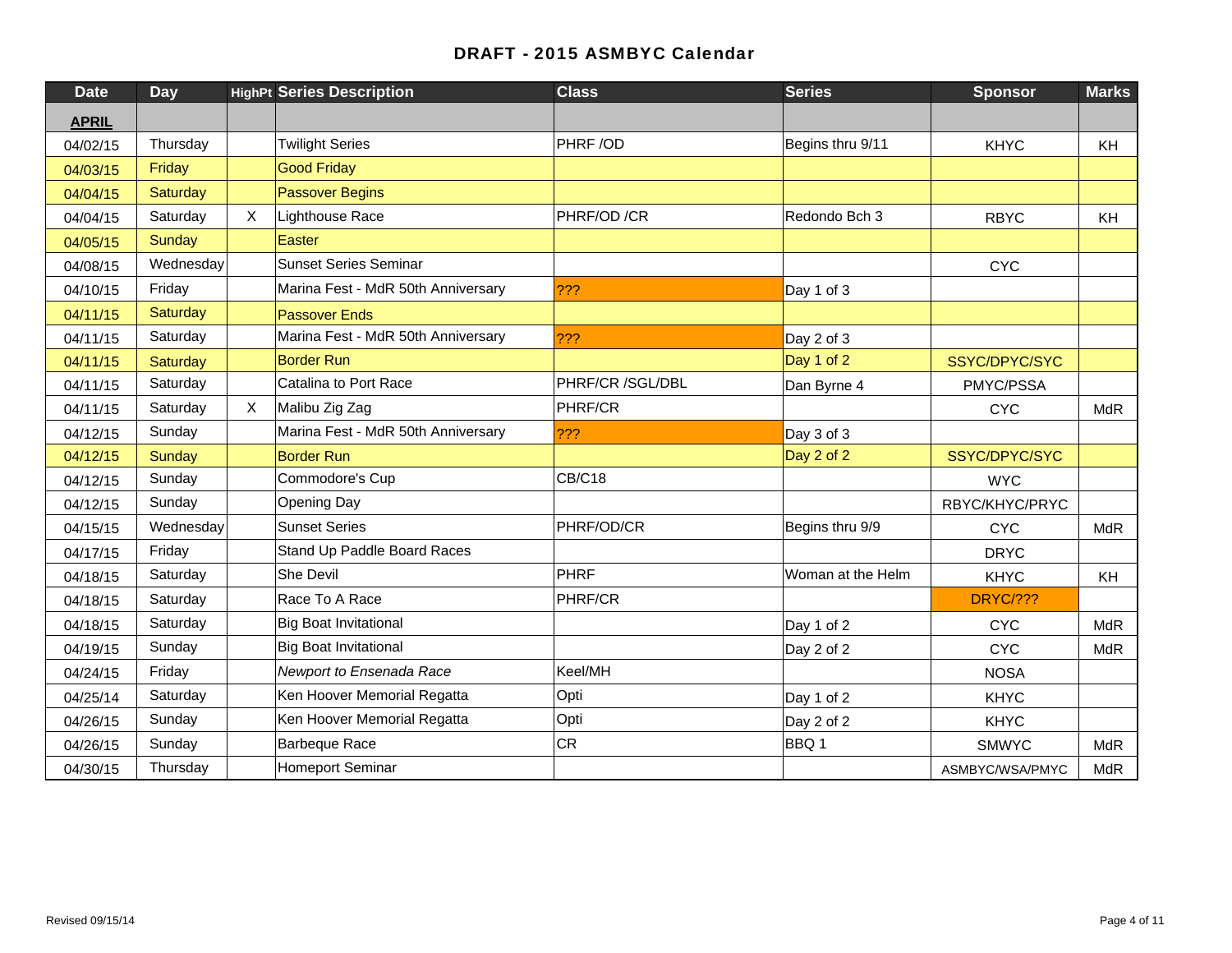| <b>Date</b> | <b>Day</b>    |              | <b>HighPt Series Description</b>                     | <b>Class</b>     | <b>Series</b>           | <b>Sponsor</b>  | <b>Marks</b> |
|-------------|---------------|--------------|------------------------------------------------------|------------------|-------------------------|-----------------|--------------|
| <b>MAY</b>  |               |              |                                                      |                  |                         |                 |              |
| 05/02/15    | Saturday      | X            | Pt. Dume                                             | PHRF/ORCA/CR     | Berger 3/Stein 3        | <b>DRYC</b>     | <b>MdR</b>   |
| 05/02/15    | Saturday      |              | Pritikin and Barzilay                                | Pred. Log        |                         | <b>DRYC</b>     |              |
| 05/02/15    | Saturday      |              | <b>Bud Gardiner Bowl</b>                             | Cal 20           | Day 1 of 2              | <b>KHYC</b>     | KH           |
| 05/03/15    | Sunday        |              | <b>Bud Gardiner Bowl</b>                             | <b>Cal 20</b>    | Day 2 of 2              | <b>KHYC</b>     | KH           |
| 05/03/15    | Sunday        |              | <b>ASMBYC Homeport Regatta</b>                       | All Keelboats    |                         | ASMBYC/WSA/PMYC | <b>MdR</b>   |
| 05/04/15    | Monday        |              | <b>AMSBYC Meeting</b>                                |                  |                         | ASMBYC/SMWYC    |              |
| 05/07/15    | Thursday      |              | <b>Sunstroke Series</b>                              | Dinghy           | Begins thru 8/27        | <b>SCCYC</b>    |              |
| 05/09/15    | Saturday      |              | Sanguinetti Dinghy Regatta                           | Sabot Opti green |                         | <b>CYC</b>      |              |
| 05/09/15    | Saturday      |              | Hounds and Hares Regatta                             | PHRF/OD/CR       | Redondo Bch 4           | <b>RBYC</b>     | KH           |
| 05/10/15    | Sunday        |              | <b>Mother's Day</b>                                  |                  |                         |                 |              |
| 05/14/15    | Thursday      |              | <b>Starlight Series</b>                              | Star             | Begins thru 8/20        | <b>CYC</b>      |              |
| 05/15/15    | Friday        |              | Sundown & Stand Up Paddle Board Races PHRF/CR/Dinghy |                  | Sundown 1               | <b>DRYC</b>     | <b>MdR</b>   |
| 05/16/15    | Saturday      |              | Santa Barbara Island                                 | SGL/DBL          | Dan Byrne 5             | <b>PSSA</b>     |              |
| 05/16/15    | Saturday      | $\mathsf{X}$ | Spin 3: Malibu and Return                            | <b>PHRF</b>      | <b>Spinnaker Series</b> | <b>KHYC</b>     | KH           |
| 05/16/15    | Saturday      |              | Spring Keelboat                                      | Day 1 of 2       |                         | <b>CYC</b>      |              |
| 05/17/15    | Sunday        |              | Spring Keelboat                                      | Day 2 of 2       |                         | <b>CYC</b>      |              |
| 05/17/15    | Sunday        |              | <b>Memorial Regatta</b>                              |                  | Vrooman& Kapus          | <b>WYC</b>      |              |
| 05/23/15    | Saturday      |              | <b>Cyrano Cup and Masters Perpetual</b>              | Pred. Log        |                         | <b>DRYC</b>     |              |
| 05/23/15    | Saturday      |              | Corinthian Cup                                       | PHRF/CR          | Day 1 of 2              | SCCYC/RBYC      | <b>MdR</b>   |
| 05/24/15    | Sunday        |              | Corinthian Cup                                       | PHRF/CR          | Day 2 of 2              | SCCYC/RBYC      | KH           |
| 05/24/15    | Sunday        |              | <b>Barbeque Race</b>                                 | <b>CR</b>        | BBQ <sub>2</sub>        | <b>SMWYC</b>    | <b>MdR</b>   |
| 05/25/15    | <b>Monday</b> |              | <b>Memorial Day</b>                                  |                  |                         |                 |              |
| 05/30/15    | Saturday      |              | Cal Race Week                                        | PHRF/OD          | Day 1 of 2              | <b>CYC</b>      |              |
| 05/31/15    | Sunday        |              | Cal Race Week                                        | PHRF/OD          | Day 2 of 2              | <b>CYC</b>      |              |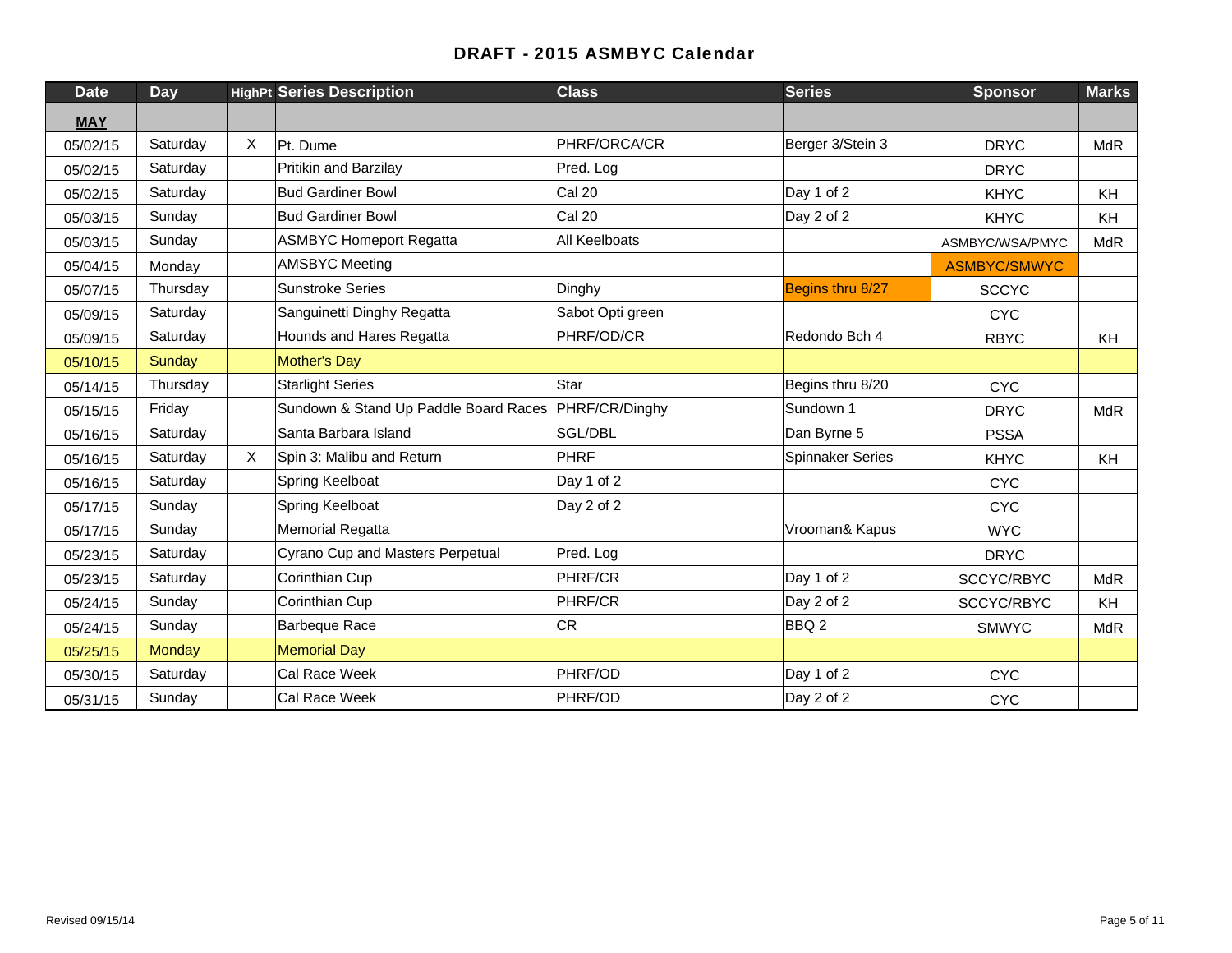| <b>Date</b> | <b>Day</b> |   | <b>HighPt Series Description</b>      | <b>Class</b>     | <b>Series</b>           | <b>Sponsor</b> | <b>Marks</b> |
|-------------|------------|---|---------------------------------------|------------------|-------------------------|----------------|--------------|
| <b>JUNE</b> |            |   |                                       |                  |                         |                |              |
| 06/01/15    | Monday     |   | <b>ASMBYC Meeting</b>                 |                  |                         | ASMBYC/KHYC    |              |
| 06/02/15    | Tuesday    |   | June Cup Begins thru 6/30             | PHRF/OD/CR       | Women at the Helm       | <b>RBYC</b>    | KH           |
| 06/06/15    | Saturday   |   | Cat Harbor Layover                    | PHRF/ORCA/CR     | Berger 4/Stein 4        | <b>DRYC</b>    | <b>MdR</b>   |
| 06/06/15    | Saturday   |   | <b>Plastic Classic</b>                | <b>PHRF/CR</b>   |                         | <b>PRYC</b>    | KH           |
| 06/07/15    | Sunday     |   | Cat Harbor Layover                    | PHRF/ORCA/CR     | Berger 5/Stein 5        | <b>DRYC</b>    |              |
| 06/10/15    | Wednesday  |   | <b>Twilight Series</b>                | Sabot/Opti/Laser | Begins thru 9/4         | <b>KHYC</b>    |              |
| 06/10/15    | Wednesday  |   | Coastal Cup Race                      |                  |                         | DRYC w/EYC     |              |
| 06/13/15    | Saturday   |   | Lido 14 Fleet 2 & C15 Champs          | Lido 14/C15      |                         | <b>SCCYC</b>   |              |
| 06/13/15    | Saturday   |   | Al Olander Pram Regatta               | <b>US Sabot</b>  |                         | <b>DRYC</b>    |              |
| 06/13/15    | Saturday   |   | Dave Wall Memorial                    | SGL/DBL          | Dave Wall 1             | <b>PSSA</b>    | <b>MdR</b>   |
| 06/13/15    | Saturday   | X | John Parker Memorial Regatta          | PHRF/OD/CR       | Redondo Bch 5           | <b>RBYC</b>    | KH           |
| 06/14/15    | Sunday     |   | Olympia Gold Medal Regatta            | CB/C18           |                         | <b>WYC</b>     |              |
| 06/14/15    | Sunday     |   | <b>Barbeque Race</b>                  | Cruiser          | BBQ3                    | <b>SMWYC</b>   | <b>MdR</b>   |
| 06/19/15    | Friday     |   | Sundown & Stand Up Paddle Board Races | PHRF/CR/Dinghy   | Sundown 2               | <b>DRYC</b>    | <b>MdR</b>   |
| 06/20/15    | Saturday   |   | Cal Cup                               | Farr 40          | Day 1 of 2              | <b>CYC</b>     |              |
| 06/20/15    | Saturday   |   | Spin 4: KHYC to CBYC                  | PHRF/DBL         | <b>Spinnaker Series</b> | <b>KHYC</b>    | KH           |
| 06/20/15    | Saturday   |   | One More Time                         | Wooden Hull      |                         | DRYC/PMYC      | <b>MdR</b>   |
| 06/21/15    | Sunday     |   | <b>Father's Day</b>                   |                  |                         |                |              |
| 06/21/15    | Saturday   |   | Cal Cup                               | Farr 40          | Day 1 of 2              | <b>CYC</b>     |              |
| 06/26/15    | Friday     |   | Long Beach Race Week                  | PHRF/OD          | Day 1 of 3              | LBYC/ABYC      |              |
| 06/27/15    | Saturday   |   | Long Beach Race Week                  | PHRF/OD          | Day 2 of 3              | LBYC/ABYC      |              |
| 06/28/15    | Sunday     |   | Long Beach Race Week                  | PHRF/OD          | Day 3 of 3              | LBYC/ABYC      |              |
| 06/30/15    | Tuesday    |   | June Cup Series Ends                  | PHRF/OD/CR       | Women at the Helm       | <b>RBYC</b>    | KH           |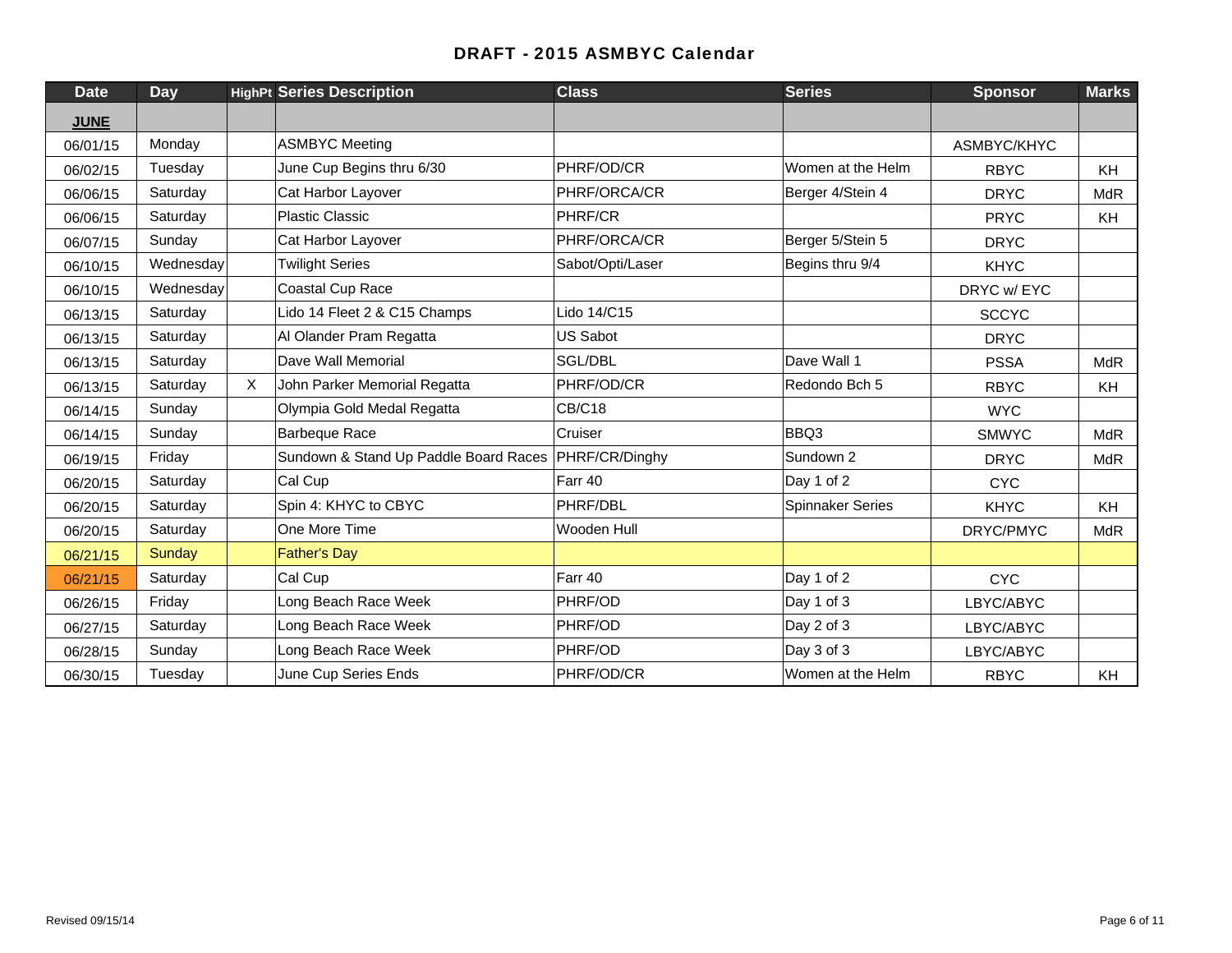| <b>Date</b> | <b>Day</b> | <b>HighPt Series Description</b>     | <b>Class</b>    | <b>Series</b>      | <b>Sponsor</b> | <b>Marks</b> |
|-------------|------------|--------------------------------------|-----------------|--------------------|----------------|--------------|
| <b>JULY</b> |            |                                      |                 |                    |                |              |
| 07/04/15    | Saturday   | July 4th - Independence Day          |                 |                    |                |              |
| 07/04/15    | Saturday   | Round the Island                     | CB/C18          |                    | <b>WYC</b>     |              |
| 07/04/15    | Saturday   | Channel Islands to MdR               | PHRF/CR         | Mac Jones Series 1 | <b>SMWYC</b>   |              |
| 07/07/15    | Tuesday    | <b>Summer Series</b>                 | PHRF/OD/CR      | Begins thru 9/1    | <b>RBYC</b>    | KH           |
| 07/11/15    | Saturday   | Tom Collier Regatta for Hope         | All             |                    | <b>KHYC</b>    | KH           |
| 07/11/15    | Saturday   | Malibu and Return                    | SGL/DBL         | Dave Wall 2        | <b>PSSA</b>    | <b>MdR</b>   |
| 07/12/15    | Sunday     | Peg Hansen Memorial Regatta          | CB/C18          |                    | <b>WYC</b>     |              |
| 07/12/15    | Sunday     | Pacific Cup Deepwater Series         | PHRF/CR         | Pacific Cup 1      | <b>CYC</b>     | <b>MdR</b>   |
| 07/13/15    | Monday     | Transpac - First Start               |                 |                    | <b>TPYC</b>    |              |
| 07/17/15    | Friday     | Sundown & Stand Up Paddleboard Races | PHRF/OD/Dinghy  | Sundown 3          | <b>DRYC</b>    | MdR          |
| 07/17/15    | Friday     | C15 Nationals                        | C <sub>15</sub> | Day 1 of 3         | <b>SCCYC</b>   |              |
| 07/18/15    | Saturday   | C15 Nationals                        | C <sub>15</sub> | Day 2 of 3         | <b>SCCYC</b>   |              |
| 07/18/15    | Saturday   | One Design Weekend                   | OD              | Day 1 of 2         | <b>SCCYC</b>   |              |
| 07/18/15    | Saturday   | King of Spain Regatta                | <b>Star</b>     | Day 1 of 2         | <b>CYC</b>     |              |
| 07/19/15    | Sunday     | C15 Nationals                        | C <sub>15</sub> | Day 3 of 3         | <b>SCCYC</b>   |              |
| 07/19/15    | Sunday     | One Design Weekend                   | OD              | Day 2 of 2         | <b>SCCYC</b>   |              |
| 07/19/15    | Sunday     | King of Spain Regatta                | <b>Star</b>     | Day 2 of 2         | <b>CYC</b>     |              |
| 07/19/15    | Sunday     | <b>Barbeque Race</b>                 | <b>CR</b>       | BBQ 4              | <b>SMWYC</b>   | <b>MdR</b>   |
| 07/24/15    | Friday     | Santa Barbara to King Harbor         |                 |                    | KHYC/SBYC      | KH           |
| 07/26/15    | Sunday     | <b>Westlake Cup</b>                  | CB/C18          |                    | <b>WYC</b>     |              |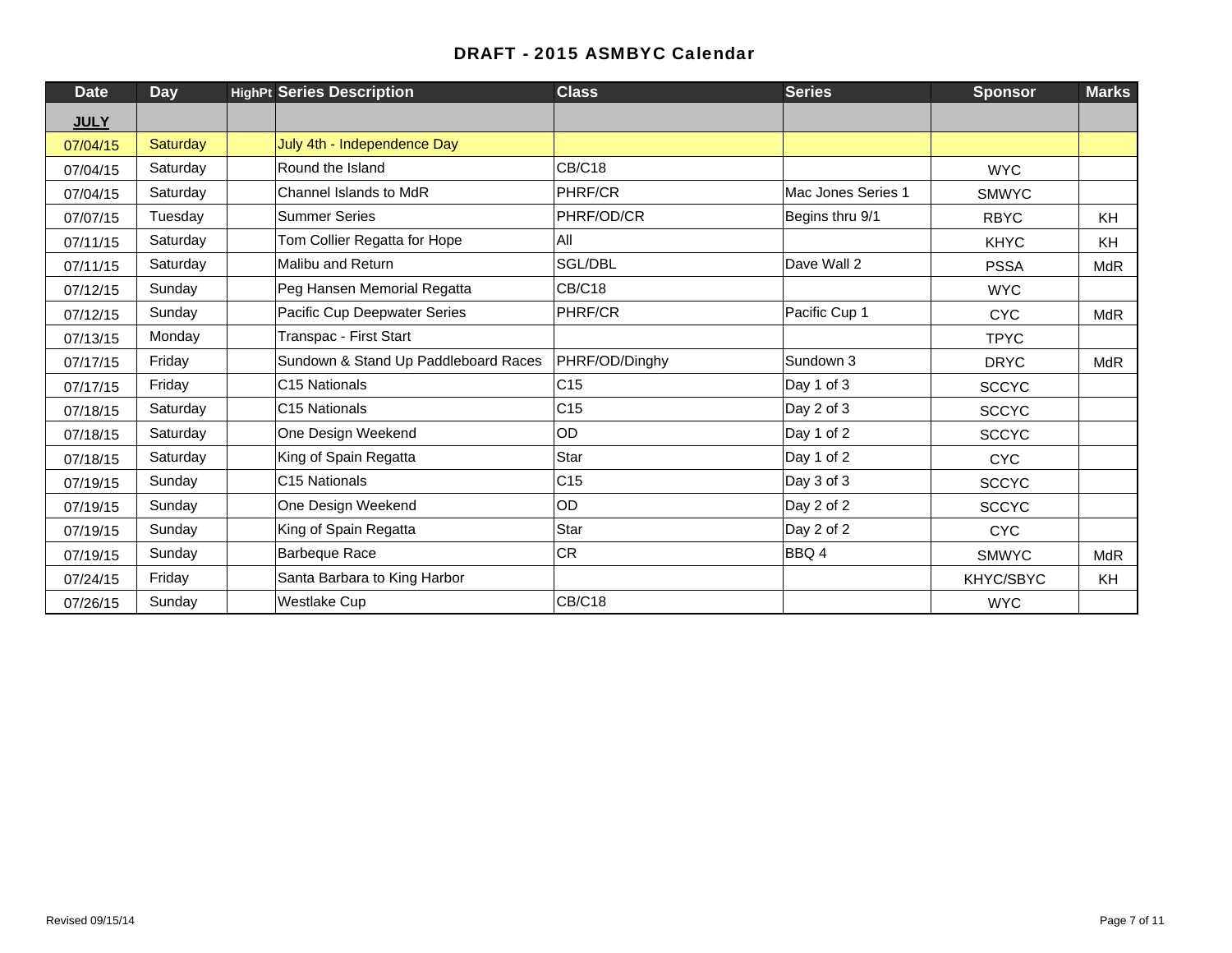| <b>Date</b>   | <b>Day</b> |          | <b>HighPt Series Description</b>           | <b>Class</b>      | <b>Series</b>           | <b>Sponsor</b>                 | <b>Marks</b> |
|---------------|------------|----------|--------------------------------------------|-------------------|-------------------------|--------------------------------|--------------|
| <b>AUGUST</b> |            |          |                                            |                   |                         |                                |              |
| 08/01/15      | Saturday   |          | Pas de Deux                                | PHRF/OD/CR        |                         | <b>SBYRC</b>                   | <b>MdR</b>   |
| 08/01/15      | Saturday   |          | King Harbor Home Port Regatta              | Open to all       |                         | <b>PRYC</b>                    | KH           |
| 08/01/15      | Saturday   |          | Leland Cup and Able Trophy                 | Powerboats        | Pred. Log               | <b>DRYC</b>                    |              |
| 08/01/15      | Saturday   |          | PHRF So-Cal Championship                   | PHRF              |                         | PHRFSoCal/???                  |              |
| 08/02/15      | Sunday     |          | PHRF So-Cal Championship                   | PHRF              |                         | PHRFSoCal/???                  |              |
| 08/03/15      | Monday     |          | <b>ASMBYC Meeting with Rear Commodores</b> |                   |                         | ASMBYC/PMYC                    |              |
| 08/08/15      | Saturday   |          | Tannenberg Regatta                         | PHRF/ORCA/CR      |                         | <b>DRYC</b>                    | <b>MdR</b>   |
| 08/08/15      | Saturday   |          | <b>Frank Ross Memorial</b>                 | <b>SGL/DBL</b>    | Dave Wall 3             | PSSA/SYC                       |              |
| 08/08/15      | Saturday   | $\times$ | Spin 5: Matt Walsh                         | PHRF              | <b>Spinnaker Series</b> | <b>KHYC</b>                    | KH           |
| 08/09/15      | Sunday     |          | Barbeque Race/Chuck Stein Random Leg       | <b>PHRF/CR</b>    | BBQ 5                   | SMWYC/PMYC                     | <b>MdR</b>   |
| 08/14/15      | Friday     |          | Melvin Lurie and Walter Del Mar            |                   | Pred. Log               | <b>DRYC</b>                    |              |
| 08/15/15      | Saturday   |          | Queen Mary Regatta                         | PHRF/CR/OD/DBL    | Redondo Beach 6         | <b>RBYC</b>                    | KH           |
| 08/15/15      | Saturday   |          | <b>WSA Race Clinic</b>                     |                   |                         | <b>WSA</b>                     | <b>MdR</b>   |
| 08/16/15      | Sunday     |          | <b>Outlook Trophy Race</b>                 | CB/MH<20 ft.      |                         | <b>SCCYC</b>                   | <b>MdR</b>   |
| 08/16/15      | Sunday     |          | Alice Robinson                             |                   |                         | <b>WYC</b>                     |              |
| 08/16/15      | Sunday     |          | Pacific Cup Deepwater Series               | <b>PHRF/CR</b>    | Pacific Cup 2           | <b>CYC</b>                     | <b>MdR</b>   |
| 08/20/15      | Thursday   |          | Starlight                                  | Star              | Series ends             | <b>CYC</b>                     |              |
| 08/21/15      | Friday     |          | Sundown & Stand Up Paddle Board Races      | PHRF/CR/Dinghy    | Sundown 4               | <b>DRYC</b>                    | <b>MdR</b>   |
| 08/22/15      | Saturday   |          | WOW/Women at the Helm                      | PHRF/OD/CR        | Day 1 of 2              | WSA/SBYRC/PMYC/<br><b>MVYC</b> | <b>MdR</b>   |
| 08/23/15      | Sunday     |          | WOW/Women at the Helm                      | <b>PHRF/OD/CR</b> | Day 2 of 2              | WSA/SBYRC/PMYC/<br><b>MVYC</b> | MdR          |
| 08/27/15      | Thursday   |          | <b>Sunstroke Series</b>                    | Dinghy            | Series ends             | <b>SCCYC</b>                   |              |
| 08/29/15      | Saturday   |          | Outlaw Regatta MdR to Seal Beach           | PHRF/CR/DBL       | Mac Jones 2             | SMWYC/SIBYC                    | MdR          |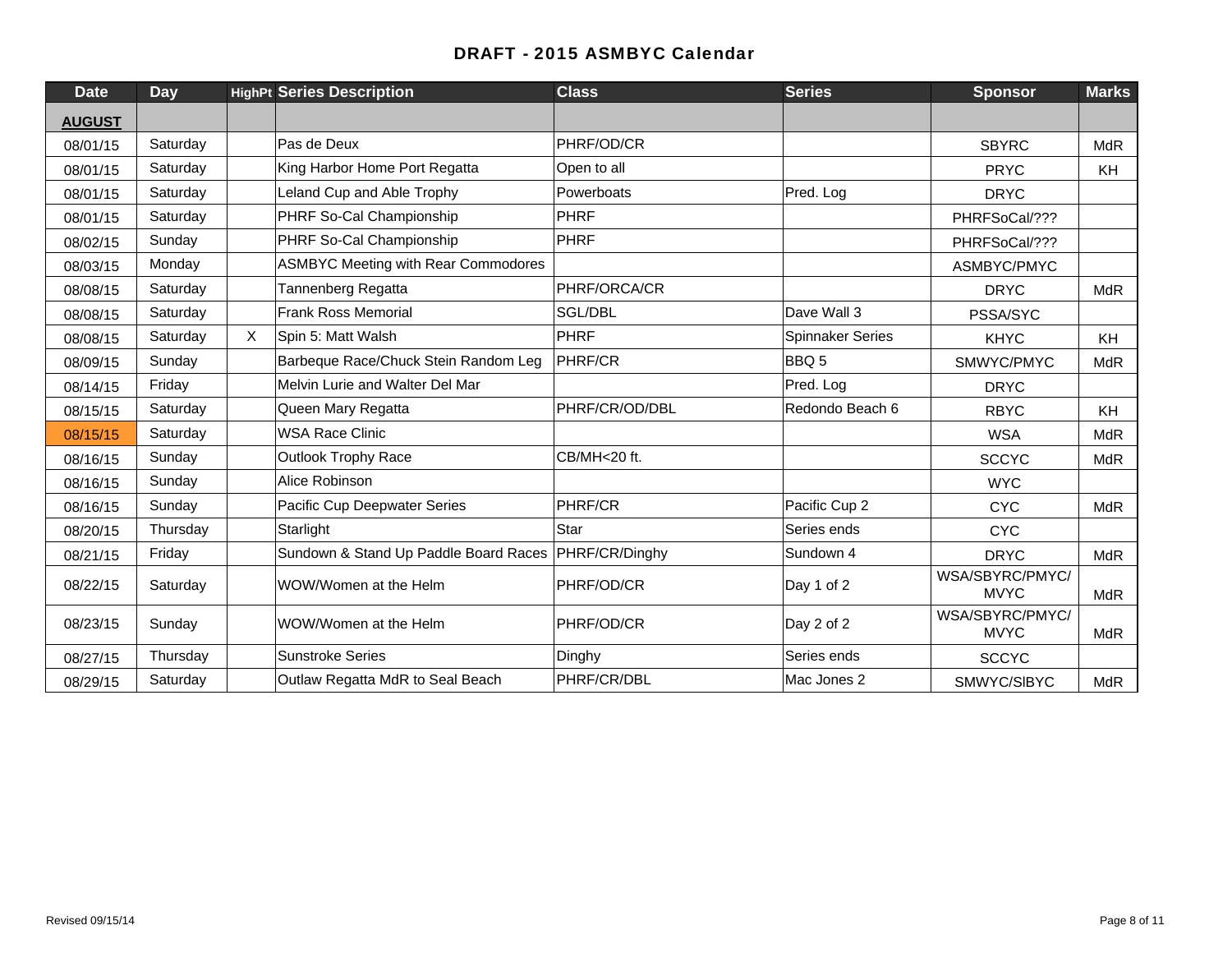| <b>Date</b>      | Day           |              | <b>HighPt Series Description</b>       | <b>Class</b>      | <b>Series</b>           | <b>Sponsor</b>     | <b>Marks</b> |
|------------------|---------------|--------------|----------------------------------------|-------------------|-------------------------|--------------------|--------------|
| <b>SEPTEMBER</b> |               |              |                                        |                   |                         |                    |              |
| 09/01/15         | Tuesday       |              | <b>Summer Series</b>                   | PHRF/OD/CR        | Series ends             | <b>RBYC</b>        | KH           |
| 09/02/15         | Wednesday     |              | Twilight                               | Sabot/Opti/Laser  | Series Ends             | <b>KHYC</b>        |              |
| 09/05/15         | Saturday      |              | Fall One Design                        | OD                |                         | <b>KHYC</b>        |              |
| 09/06/15         | Sunday        |              | Fletcher Cup - Emerald Bay to PV       | PHRF/CR           |                         | <b>SCCYC</b>       |              |
| 09/07/15         | <b>Monday</b> |              | <b>Labor Day</b>                       |                   |                         |                    |              |
| 09/07/15         | Monday        |              | Labor Day Regatta                      | CB/C18            |                         | <b>WYC</b>         |              |
| 09/08/15         | Tuesday       |              | King or Queen of the Eves Invitational |                   |                         | <b>RBYC</b>        | KH           |
| 09/09/15         | Wednesday     |              | Sunset                                 | PHRF/OD/CR        | <b>Series Ends</b>      | <b>CYC</b>         |              |
| 09/10/15         | Thursday      |              | King Harbor Twilight                   | PHRF              | Series Ends             | <b>KHYC</b>        | KH           |
| 09/12/15         | Saturday      | $\mathsf{X}$ | Harris Series                          | PHRF/OD           | Day 1 of 2              | <b>CYC</b>         | <b>MdR</b>   |
| 09/13/15         | Sunday        |              | Pacific Cup Deepwater Series           | PHRF/OD           | Pacific Cup 3           | <b>CYC</b>         | <b>MdR</b>   |
| 09/14/15         | <b>Monday</b> |              | <b>Rosh Hashana</b>                    |                   |                         |                    |              |
| 09/16/15         | Wednesday     |              | King of the Hill                       |                   |                         | <b>CYC</b>         | <b>MdR</b>   |
| 09/16/15         | Wednesday     |              | After the Sunset                       | <b>Keel Boats</b> | Day 1 of 2              | <b>SMWYC</b>       |              |
| 09/17/15         | Thursday      |              | <b>ASMBYC Meeting</b>                  |                   |                         | <b>ASMBYC/RBYC</b> |              |
| 09/18/15         | Friday        |              | Sundown & Stand Up Paddle Board Races  | PHRF/CR/Dinghy    | Sundown 5               | <b>DRYC</b>        | <b>MdR</b>   |
| 09/18/15         | Friday        |              | Summer Splash Cat Layover              | Multihull         |                         | <b>SMWYC</b>       |              |
| 09/19/15         | Saturday      |              | <b>ASMBYC Champion of Champions</b>    | Invitational      | Day 1 of 2              | ASMBYC/CYC         | <b>MdR</b>   |
| 09/19/15         | Saturday      |              | <b>Jarvis Hamilton Memorial</b>        | Cal 20 SGL        |                         | <b>KHYC</b>        | KH           |
| 09/19/15         | Saturday      |              | Summer Splash Cat Layover              | Multihull         |                         | <b>SMWYC</b>       |              |
| 09/19/15         | Saturday      |              | MdR-KH-R10-MdR                         | SGL/DBL           | Dave Wall 4             | <b>PSSA</b>        | <b>KH</b>    |
| 09/20/15         | Sunday        |              | <b>ASMBYC Champion of Champions</b>    | Invitational      | Day 2 of 2              | ASMBYC/CYC         | MdR          |
| 09/20/15         | Sunday        |              | <b>Blue Gavel Regatta</b>              | CB/C18            |                         | <b>WYC</b>         |              |
| 09/23/15         | Wednesday     |              | <b>Yom Kippur</b>                      |                   |                         |                    |              |
| 09/26/15         | Saturday      | $\times$     | Spin 6: Windward Leeward               | PHRF              | <b>Spinnaker Series</b> | <b>KHYC</b>        | KH           |
| 09/26/15         | Saturday      |              | Single Handed Lido 14 Championship     | Lido 14           |                         | <b>SCCYC</b>       |              |
| 09/26/15         | Saturday      |              | Vice Commodore and Commodore Trophies  |                   | Pred. Log               | <b>DRYC</b>        |              |
| 09/27/15         | Sunday        |              | Wayne's Great Circle - BBQ Race        | <b>CR</b>         | BBQ6                    | <b>SMWYC</b>       | <b>MdR</b>   |
| 09/30/15         | Wednesday     |              | After the Sunset                       | <b>Keel Boats</b> | Day 2 of 2              | <b>SMWYC</b>       |              |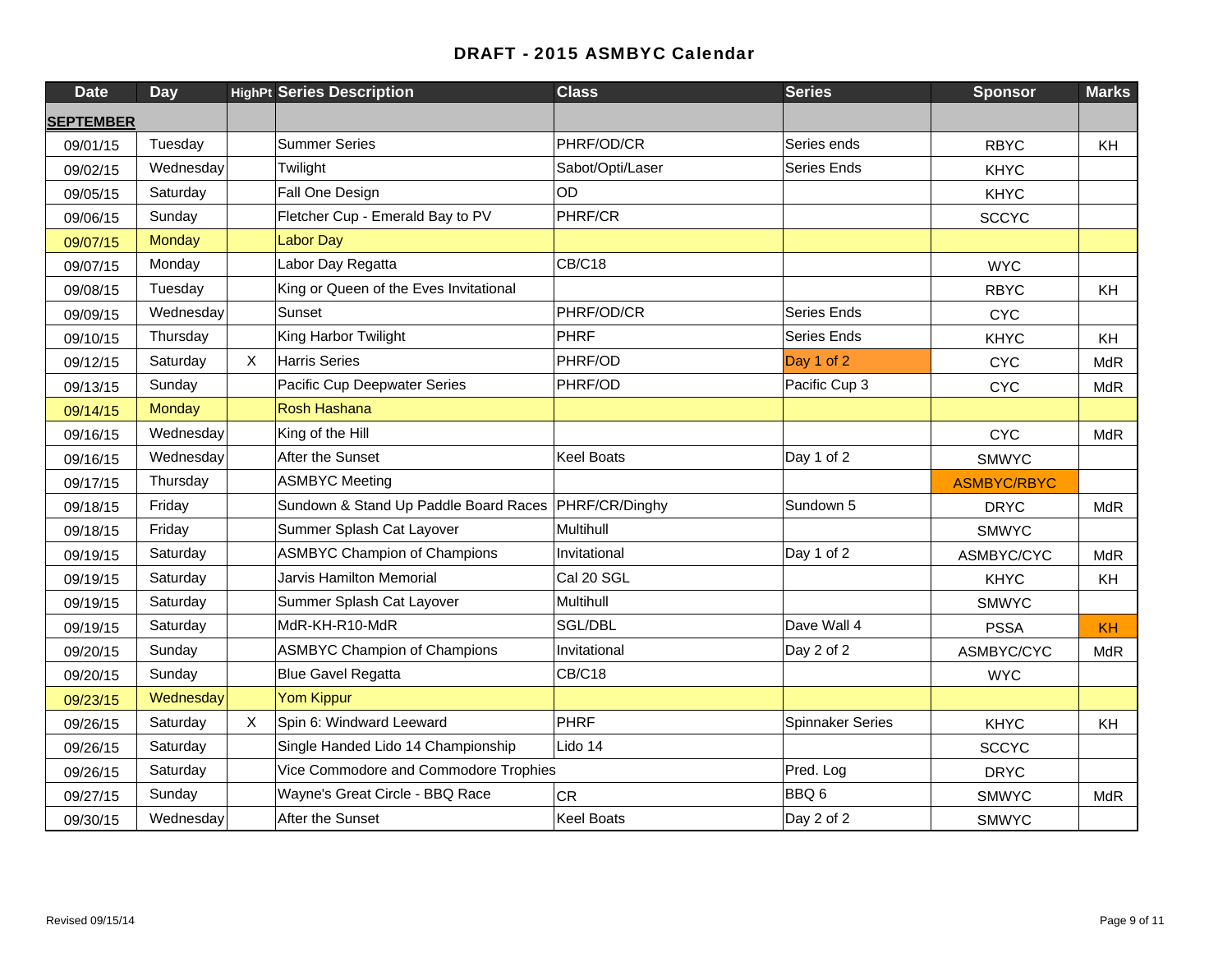| <b>Date</b>    | <b>Day</b>    |   | <b>HighPt Series Description</b>       | <b>Class</b>      | <b>Series</b>           | <b>Sponsor</b> | <b>Marks</b> |
|----------------|---------------|---|----------------------------------------|-------------------|-------------------------|----------------|--------------|
| <b>OCTOBER</b> |               |   |                                        |                   |                         |                |              |
| 10/03/15       | Saturday      |   | City of Hope Regatta Day 1             | <b>Small Boat</b> |                         | <b>DRYC</b>    | <b>MdR</b>   |
| 10/04/15       | Sunday        |   | His n' Hers                            | PHRF/CR           | <b>H&amp;H1</b>         | <b>KHYC</b>    | <b>KH</b>    |
| 10/04/15       | Sunday        |   | <b>Shadden Series</b>                  | CF Jr.            |                         | CYC.           |              |
| 10/04/15       | Sunday        |   | City of Hope Regatta Day 2             | PHRF/CR/OD        |                         | <b>DRYC</b>    | <b>MdR</b>   |
| 10/10/15       | Saturday      |   | Frank Guernsey Single-handed Challenge | <b>PHRF</b>       |                         | <b>RBYC</b>    | <b>KH</b>    |
| 10/11/15       | Sunday        | X | Octoberfest/Heather Perkoff Series     | PHRF /OD/CR       | Mac Jones 3             | SMWYC/PMYC     | <b>MdR</b>   |
| 10/12/15       | <b>Monday</b> |   | <b>Columbus Day</b>                    |                   |                         |                |              |
| 10/16/15       | Friday        |   | Stand Up Paddle Board Races            |                   |                         | <b>DRYC</b>    |              |
| 10/17/15       | Saturday      |   | Halloween Regatta                      | PHRF/CR/OD/Dinghy |                         | <b>DRYC</b>    | <b>MdR</b>   |
| 10/17/15       | Saturday      |   | Ship Rock Layover                      | SGL/DBL           | Dave Wall 5             | <b>PSSA</b>    |              |
| 10/22/15       | Thursday      |   | <b>ASMBYC Meeting</b>                  |                   |                         | ASMBYC/CYC     |              |
| 10/24/15       | Saturday      | X | <b>Castillon Classic</b>               | PHRF/OD/CR        |                         | <b>RBYC</b>    | <b>KH</b>    |
| 10/25/15       | Sunday        |   | Campbell Cup                           | Intra Club        |                         | <b>SCCYC</b>   | <b>MdR</b>   |
| 10/25/15       | Sunday        |   | Trick-or-Treat                         | <b>CB/C18</b>     | <b>Holiday Series 2</b> | <b>WYC</b>     |              |
| 10/25/15       | Sunday        |   | His n' Hers                            | PHRF/CR           | <b>H&amp;H2</b>         | <b>KHYC</b>    | KH           |
| 10/31/15       | Saturday      |   | <b>Halloween</b>                       |                   |                         |                |              |
| 10/31/15       | Saturday      |   | Head of the Marina                     | Rowing            |                         | <b>CYC</b>     |              |